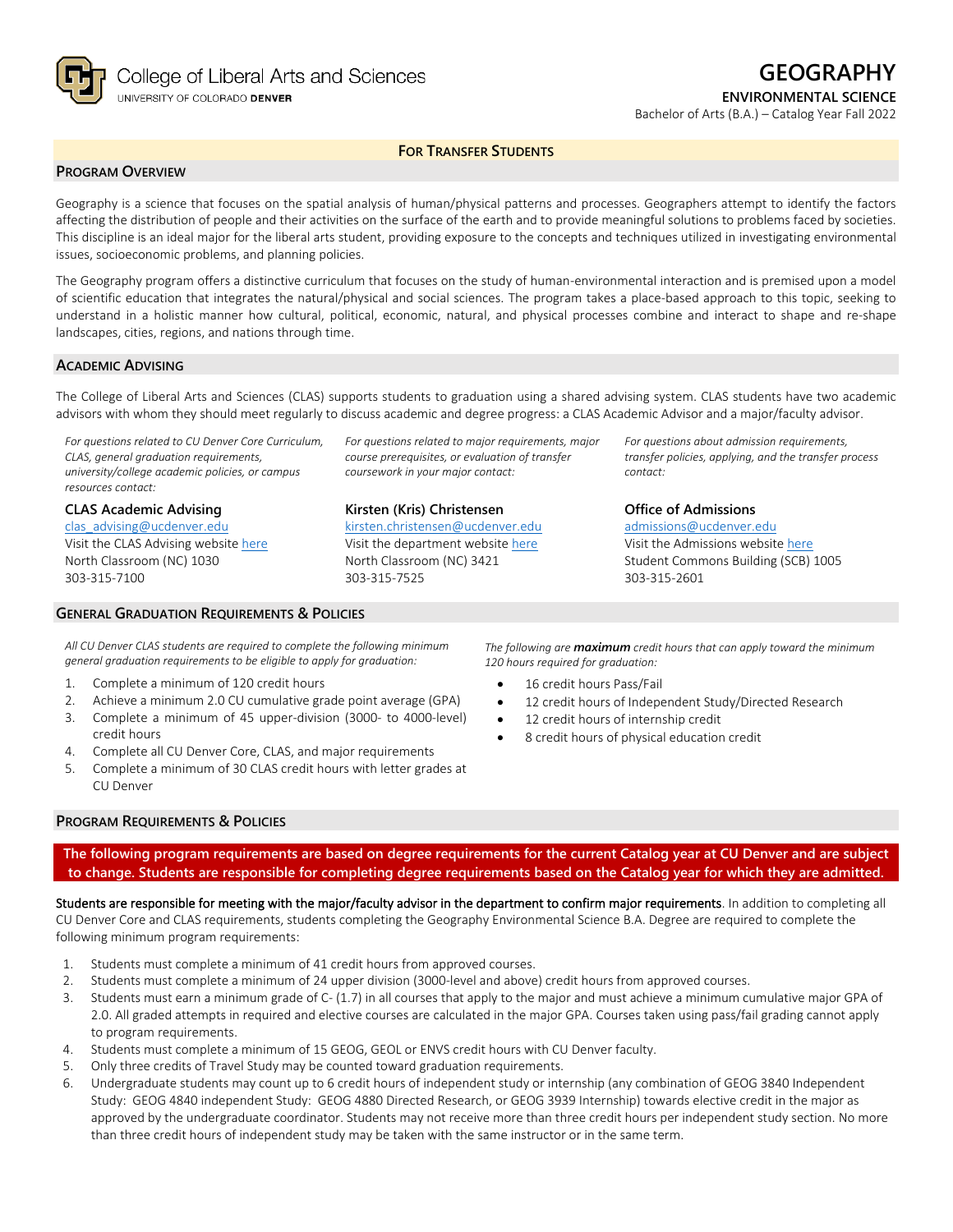

**ENVIRONMENTAL SCIENCE**

Bachelor of Arts (B.A.) – Catalog Year Fall 2022

### **FOR TRANSFER STUDENTS**

# **COURSEWORK THAT CAN BE COMPLETED AT PREVIOUS INSTITUTION**

The following is a "bucket" of requirements students can complete prior to transferring to CU Denver, including equivalent Colorado Community College System (CCCS) courses. To determine the equivalencies of courses to be completed at non-CU Denver institutions, students can visit [www.transferology.com](http://www.transferology.com/)**.** It is critical students connect with a CU Denver academic advisor to ensure planned courses will transfer *and* apply to CU Denver degree requirements. All non-CU Denver coursework must be completed with a C- or better to be eligible for transfer.

Students interested in completing an Associate (A.A. or A.S.) Degree or [a Colorado Statewide Transfer Articulation Agreement or Degree with](https://highered.colorado.gov/transfer-degrees)  [Designation \(DWD\)](https://highered.colorado.gov/transfer-degrees) must work with their community/junior college academic advisor to create an academic plan that accounts for all degree or transfer articulation agreement requirements. Colorado Community College Students may also explore the option to complet[e Reverse Transfer](https://highered.colorado.gov/students/attending-college/colorado-reverse-transfer) at CU Denver.

| <b>CU Denver Requirements</b>                                                                                                                                                                                                                | <b>CU Denver</b><br>Credits | <b>CCCS Equivalent Courses &amp; Notes</b>                                                                                                                                                                            | <b>CCCS</b><br>Credits |
|----------------------------------------------------------------------------------------------------------------------------------------------------------------------------------------------------------------------------------------------|-----------------------------|-----------------------------------------------------------------------------------------------------------------------------------------------------------------------------------------------------------------------|------------------------|
| <b>CU Denver Core Curriculum Requirements</b>                                                                                                                                                                                                | $34 - 40$                   |                                                                                                                                                                                                                       |                        |
| ENGL 1020 - Core Composition I                                                                                                                                                                                                               | 3                           | <b>ENG 1021</b>                                                                                                                                                                                                       |                        |
| ENGL 2030 - Core Composition II                                                                                                                                                                                                              | 3                           | <b>ENG 1022</b>                                                                                                                                                                                                       |                        |
| Mathematics                                                                                                                                                                                                                                  | $3 - 4$                     | MAT 1340 recommended or GT-MA1                                                                                                                                                                                        |                        |
| Arts                                                                                                                                                                                                                                         | $\overline{3}$              | GT-AH                                                                                                                                                                                                                 |                        |
| Humanities                                                                                                                                                                                                                                   | 3                           | GT-AH or GT-HI                                                                                                                                                                                                        |                        |
| <b>Behavioral Sciences</b>                                                                                                                                                                                                                   | $3 - 4$                     | GEO 1005 or 1006 or GT-SS                                                                                                                                                                                             |                        |
| Social Sciences                                                                                                                                                                                                                              | $3 - 4$                     | GT-SS or GT-HI <sup>*</sup>                                                                                                                                                                                           |                        |
| Natural/Physical Science with lab                                                                                                                                                                                                            | $4 - 5$                     | GEO 1011 or ENV 1111 or GT-SC1                                                                                                                                                                                        |                        |
| Natural/Physical Science without lab or Math                                                                                                                                                                                                 | $3 - 5$                     | GEO 1012 or GT-SC2 or GT-MA1 (except the course used for Core Math) or GT-<br>SC <sub>1</sub>                                                                                                                         |                        |
| International Perspectives                                                                                                                                                                                                                   | 3                           | Additional GT-AH, HI, SS* (see note below)                                                                                                                                                                            |                        |
| Cultural Diversity                                                                                                                                                                                                                           | 3                           | To be completed at CU Denver. This requirement must be completed with an<br>upper-division course and CCCS courses will not apply.                                                                                    |                        |
| <b>CLAS Graduation Requirements</b>                                                                                                                                                                                                          | $15 - 29$                   |                                                                                                                                                                                                                       |                        |
| <b>CLAS Communicative Skills</b>                                                                                                                                                                                                             | 3                           | COM 1150 or PHI 1013                                                                                                                                                                                                  |                        |
|                                                                                                                                                                                                                                              |                             | e.g., SPA 1012 or ASL 1122                                                                                                                                                                                            |                        |
| CLAS Second Language                                                                                                                                                                                                                         | $0 - 10$                    | Students have several options to fulfill this requirement. Please consult a CU                                                                                                                                        |                        |
|                                                                                                                                                                                                                                              |                             | Denver CLAS Academic Advisor.                                                                                                                                                                                         |                        |
| CI AS Humanities                                                                                                                                                                                                                             | $\overline{3}$              | Any transferrable LIT, HIS, HUM, or PHI course                                                                                                                                                                        |                        |
| <b>CLAS Behavioral Sciences</b>                                                                                                                                                                                                              | $3 - 4$                     | Any transferrable ANT, COM, or PSY course (except GT-SC courses)                                                                                                                                                      |                        |
| <b>CLAS Social Sciences</b>                                                                                                                                                                                                                  | $3 - 4$                     | Any transferrable ECO, ETH, GEO, POS, or SOC course (except GT-SC courses)                                                                                                                                            |                        |
| CLAS Natural/Physical Science with lab                                                                                                                                                                                                       | $3 - 5$                     | BIO 1111 or 1112 or CHE 1111 or 1112 or GT-SC1<br>If students complete only one science course with a lab for the CU Denver Core                                                                                      |                        |
|                                                                                                                                                                                                                                              |                             | Curriculum, this course must have an associated lab.                                                                                                                                                                  |                        |
| <b>GEOG Major Courses</b>                                                                                                                                                                                                                    | $14 - 16$                   |                                                                                                                                                                                                                       |                        |
| GEOG 1102 World Regions Global Context or                                                                                                                                                                                                    | 3                           | GEO 1005 or 1006                                                                                                                                                                                                      |                        |
| GEOG 1302 Introduction to Human Geography<br>GEOG 1202 Introduction to Physical Geography or                                                                                                                                                 |                             | Course can fulfill CU Denver Core Behavioral Sciences                                                                                                                                                                 |                        |
| ENVS 1044 & 1045 Introduction to Environmental                                                                                                                                                                                               | $3 - 4$                     | GEO 1011 or ENV 1111                                                                                                                                                                                                  |                        |
| Sciences with Lab                                                                                                                                                                                                                            |                             | Course can fulfill CU Denver Core Natural/Physical Science with lab                                                                                                                                                   |                        |
| BIOL 2010 & 2011 Organisms to Ecosystems<br>(Gen Bio) with lab and<br>BIOL 2020 & 2021 Molecules to Cells<br>(Gen Bio) with lab or<br>CHEM 2031 & 2038 General Chemistry I with lab<br>and<br>CHEM 2061 & 2068 General Chemistry II with lab | $8 - 9$                     | BIO 1111 and 1112 or CHE 1111 and 1112<br>Courses can fulfill CU Denver Core Natural/Physical Science with lab<br>Students considering the MS in ENVS should complete both sequences.                                 |                        |
| Minimum Applicable Transfer Credits<br>Recommended:                                                                                                                                                                                          | 60                          | Students completing less than 60 applicable transfer credits will have additional<br>credits to complete at CU Denver. Students needing general elective credits<br>should consult a CU Denver CLAS Academic Advisor. |                        |

*\**The applicability of Guaranteed Transfer (GT Pathways) courses to specific CU Denver Core Curriculum requirements requires completion of a block of five courses: two GT-AH courses; one GT-HI course; one GT-SS course; and one additional GT-AH, GT-HI, or GT-SS course.